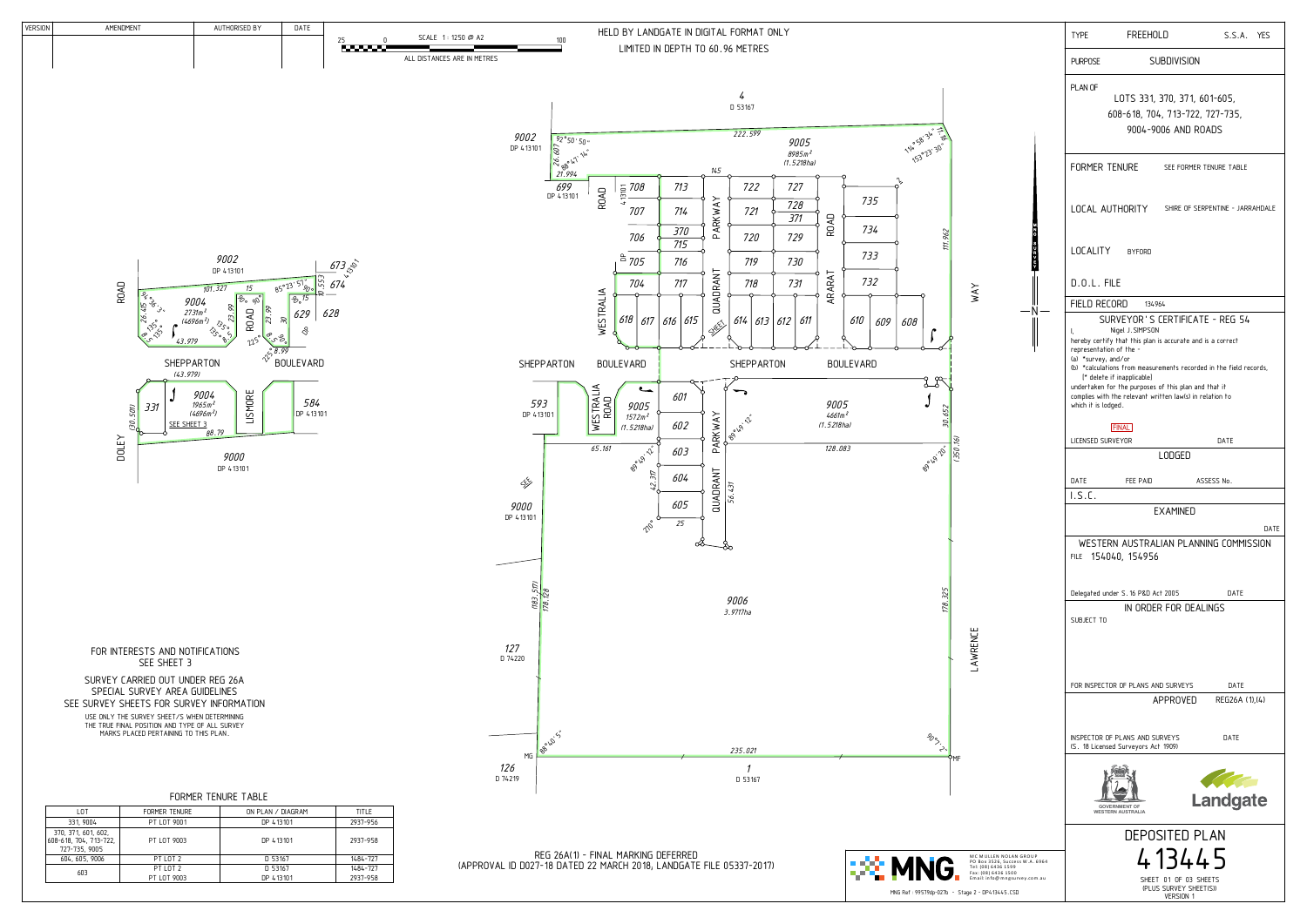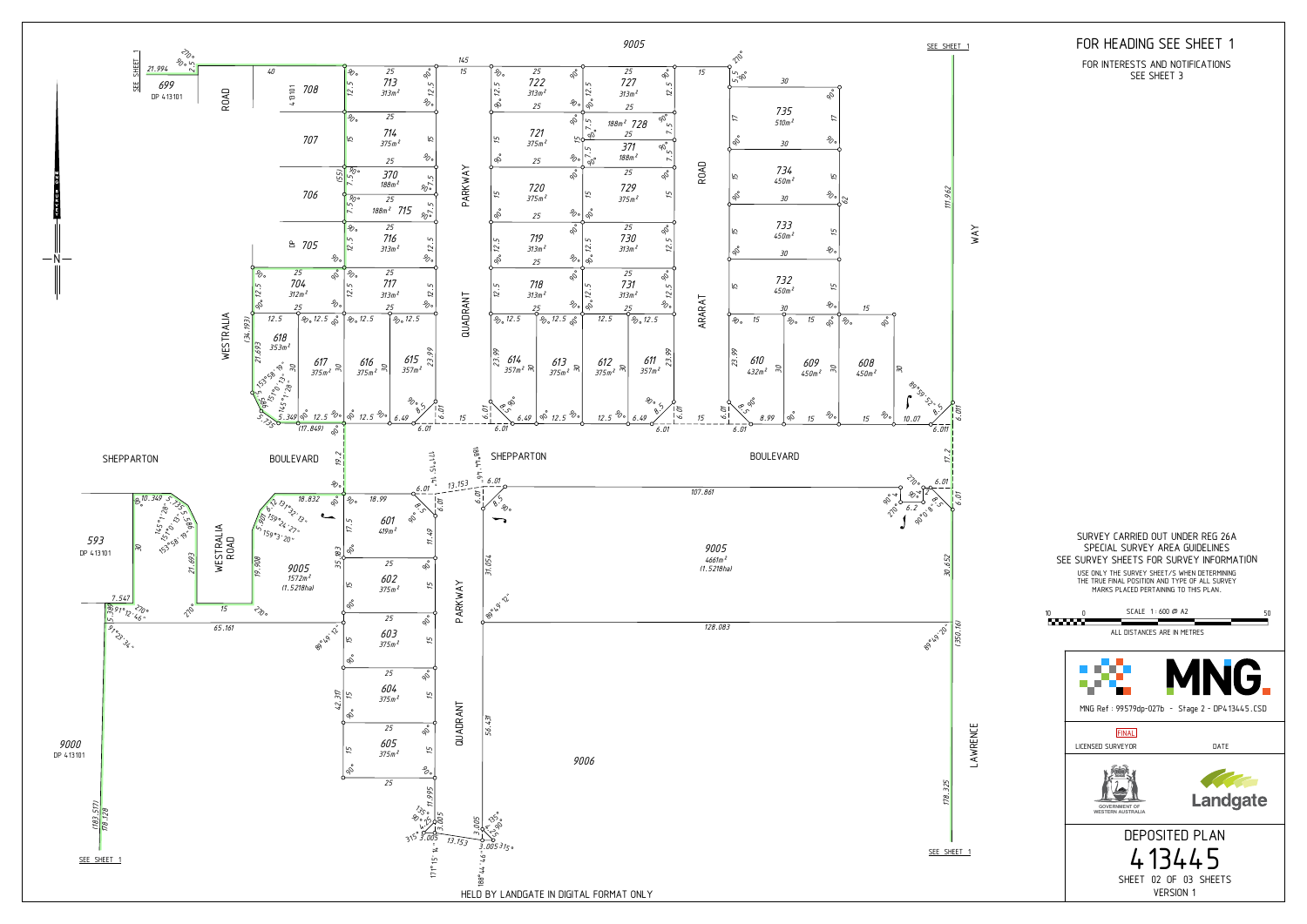



## FOR HEADING SEE SHEET 1



YVRUGNM

ALL DISTANCES ARE IN METRES



### SEE SURVEY SHEETS FOR SURVEY INFORMATION SPECIAL SURVEY AREA GUIDELINES SURVEY CARRIED OUT UNDER REG 26A

MARKS PLACED PERTAINING TO THIS PLAN. THE TRUE FINAL POSITION AND TYPE OF ALL SURVEY USE ONLY THE SURVEY SHEET/S WHEN DETERMINING

#### INTERESTS AND NOTIFICATIONS

| <b>SUBJECT</b> | PURPOSE      | STATUTORY REFERENCE      | ORIGIN     | LAND BURDENED                     | BENEFIT TO | COMMENTS             |
|----------------|--------------|--------------------------|------------|-----------------------------------|------------|----------------------|
|                |              |                          |            |                                   |            |                      |
|                |              |                          |            |                                   |            |                      |
|                |              |                          |            |                                   |            |                      |
| . <b>.</b>     |              |                          |            |                                   |            |                      |
|                | NOTIFICATION | SEC 165 OF THE P & D ACT | <b>DOC</b> | ALL LOTS EXCEPT LOTS<br>9004-9006 |            | FIRE MANAGEMENT PLAN |